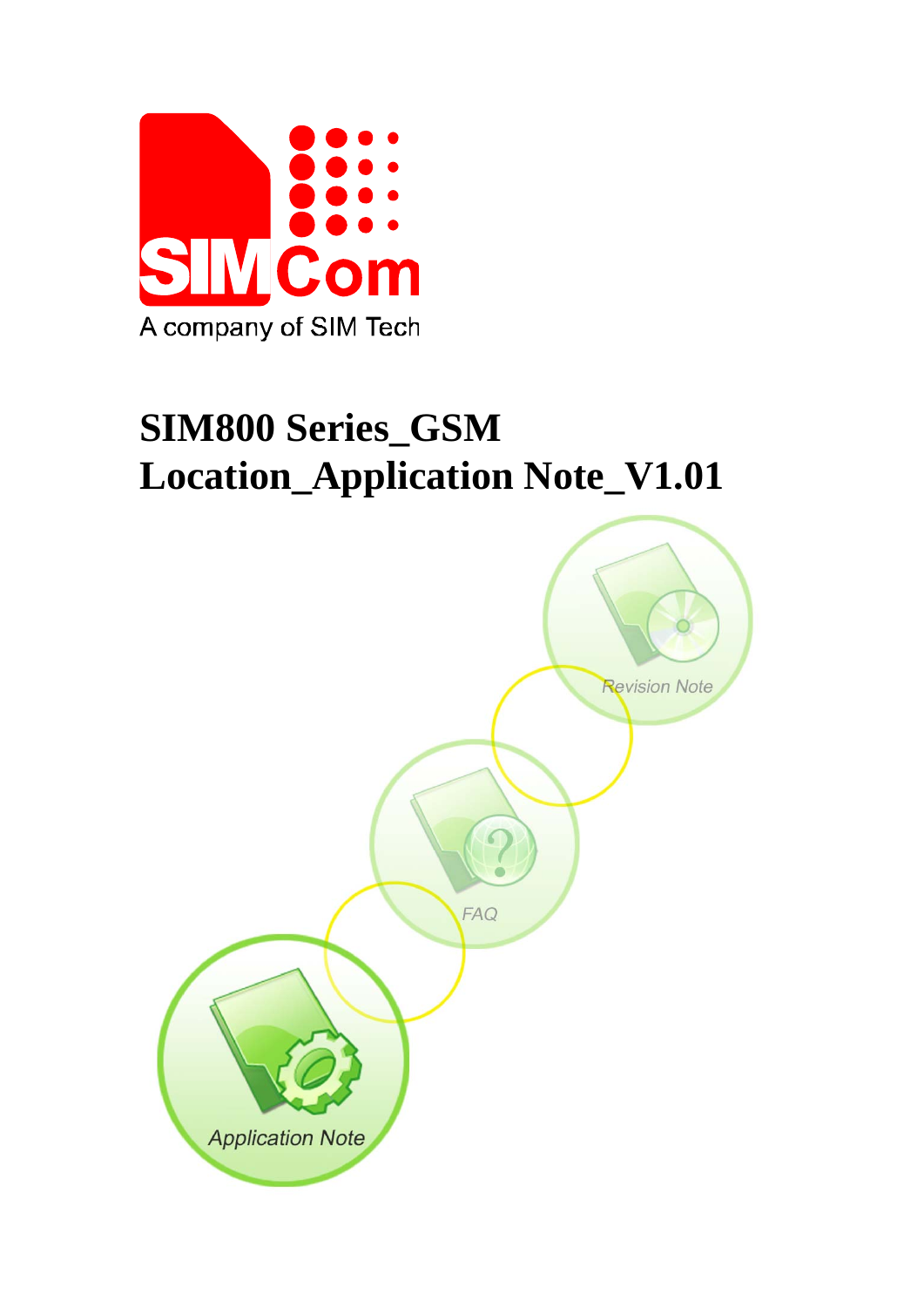| <b>Document Title:</b>      | <b>SIM800 Series_GSM Location_Application Note</b> |  |
|-----------------------------|----------------------------------------------------|--|
| <b>Version:</b>             | 1.01                                               |  |
| Date:                       | $2015 - 03 - 12$                                   |  |
| <b>Status:</b>              | Release                                            |  |
| <b>Document Control ID:</b> | SIM800 Series_GSM Location_Application Note_V1.01  |  |

#### **General Notes**

SIMCom offers this information as a service to its customers, to support application and engineering efforts that use the products designed by SIMCom. The information provided is based upon requirements specifically provided to SIMCom by the customers. SIMCom has not undertaken any independent search for additional relevant information, including any information that may be in the customer's possession. Furthermore, system validation of this product designed by SIMCom within a larger electronic system remains the responsibility of the customer or the customer's system integrator. All specifications supplied herein are subject to change.

#### **Copyright**

This document contains proprietary technical information which is the property of Shanghai SIMCom Wireless Solutions Ltd, copying of this document and giving it to others and the using or communication of the contents thereof, are forbidden without express authority. Offenders are liable to the payment of damages. All rights reserved in the event of grant of a patent or the registration of a utility model or design. All specification supplied herein are subject to change without notice at any time.

*Copyright © Shanghai SIMCom Wireless Solutions Ltd. 2015*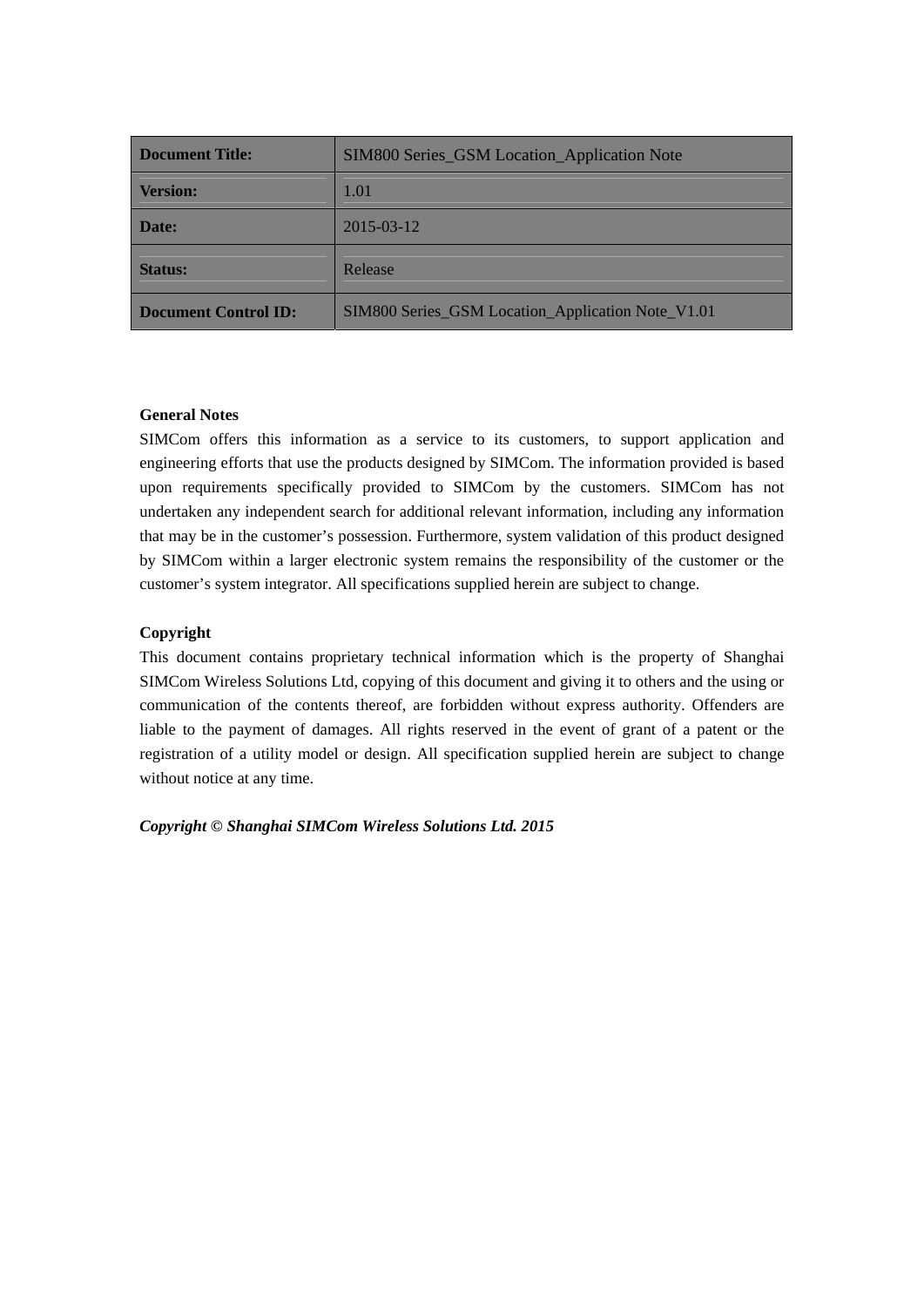

## **Contents**

| $\mathbf{2}$ |     |  |             |
|--------------|-----|--|-------------|
|              | 2.1 |  |             |
|              | 2.2 |  |             |
| 3            |     |  |             |
|              | 31  |  |             |
|              | 3.2 |  |             |
|              | 3.3 |  |             |
|              | 3.4 |  | $\mathbf Q$ |
|              |     |  |             |
|              |     |  |             |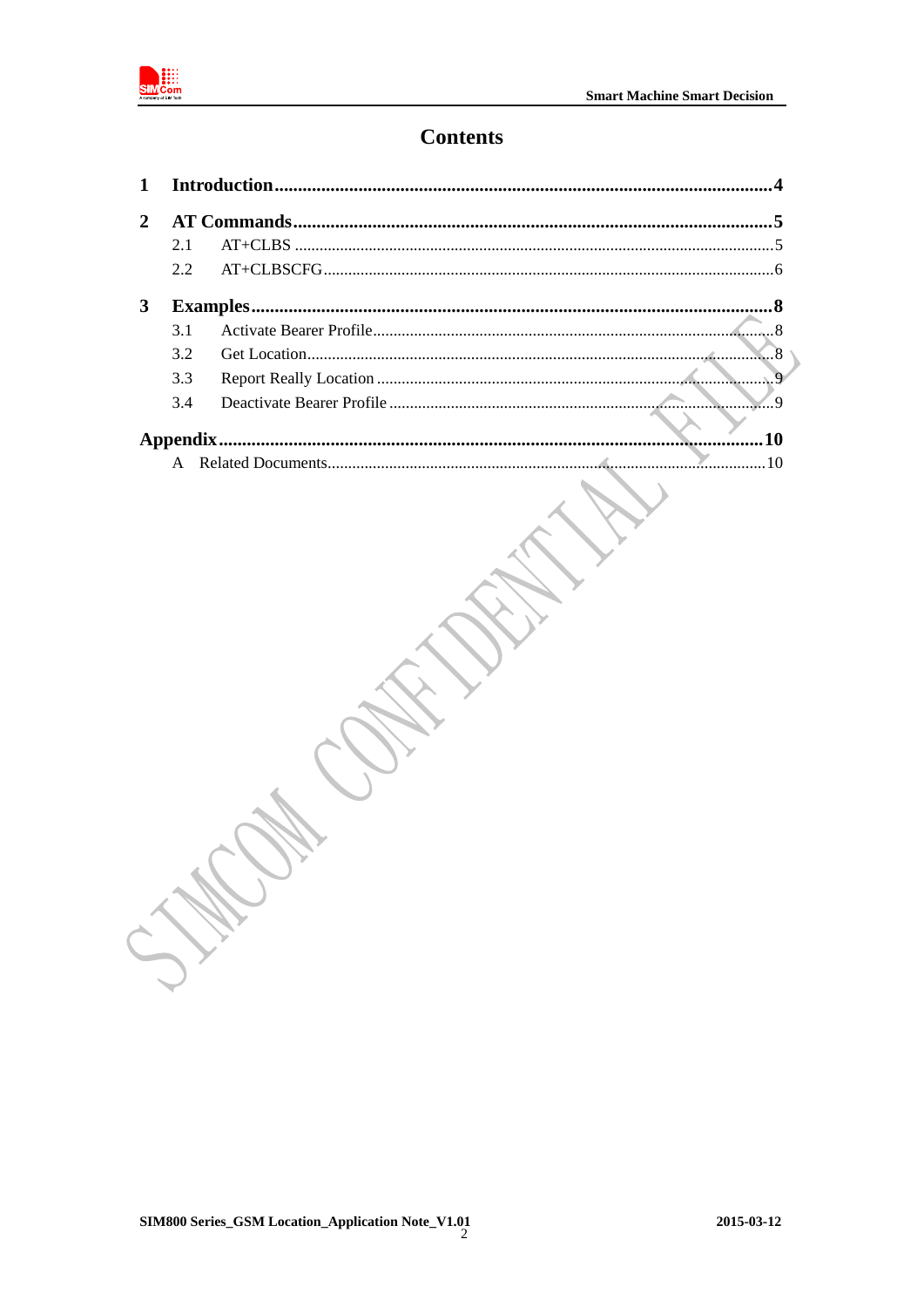

## **Version History**

| Date       | <b>Version</b> | <b>Description</b>      | <b>Author</b> |
|------------|----------------|-------------------------|---------------|
| 2014-09-24 | 1.00           | New version             | ZhuDingFen    |
| 2015-03-12 | 1.01           | Modify CLBS format      | ZhuDingFen    |
|            |                | Modify catalogue error  |               |
|            |                | Add AT+CLBS=3,1 example |               |

## **Scope**

This document presents the AT command of GSM location operation and application examples. This document can apply to SIM800 series modules with GSM location function, that the SW version will include "LBS" characters.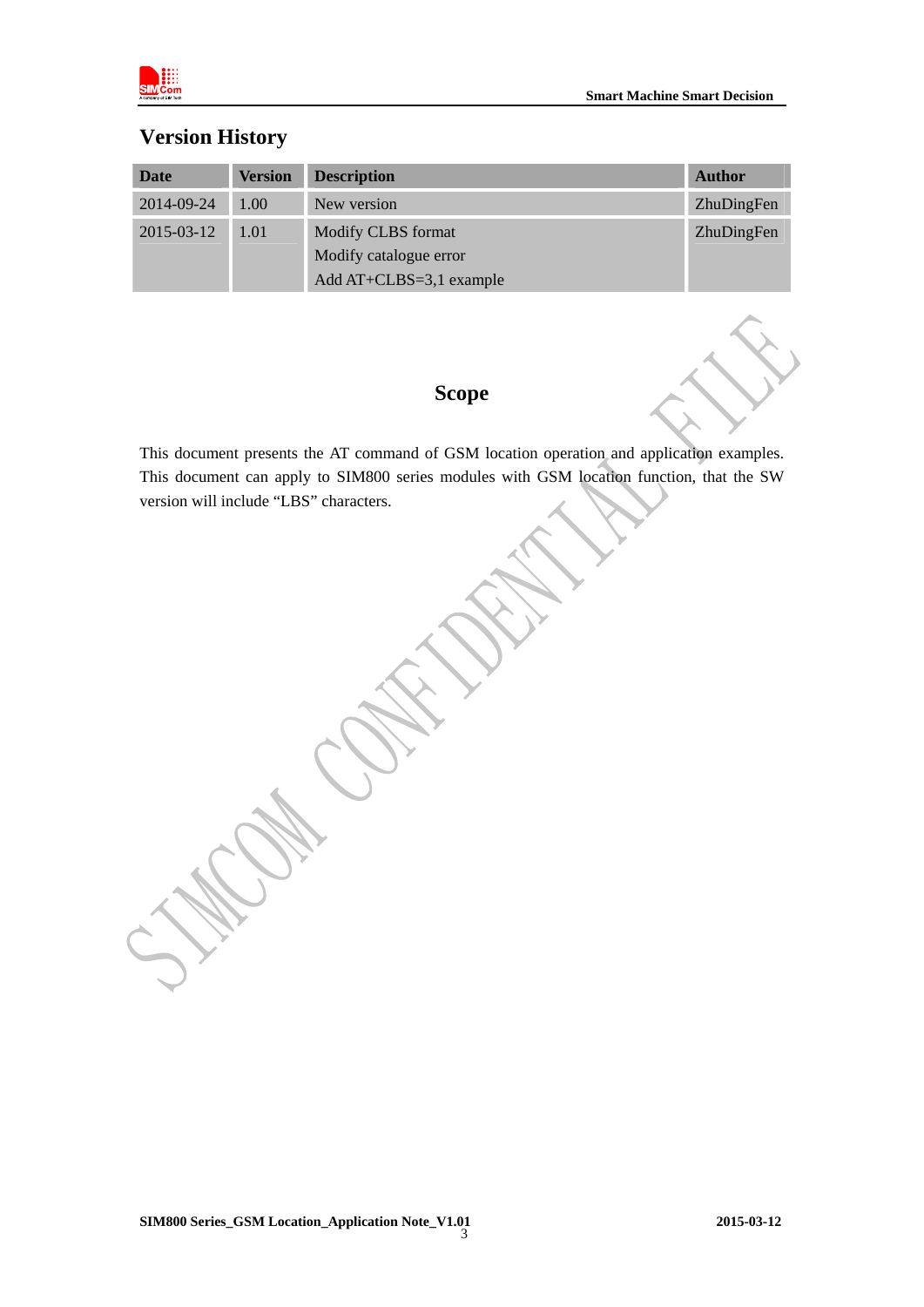

## **1 Introduction**

This chapter introduces the GSM location feature of SIM800 series modules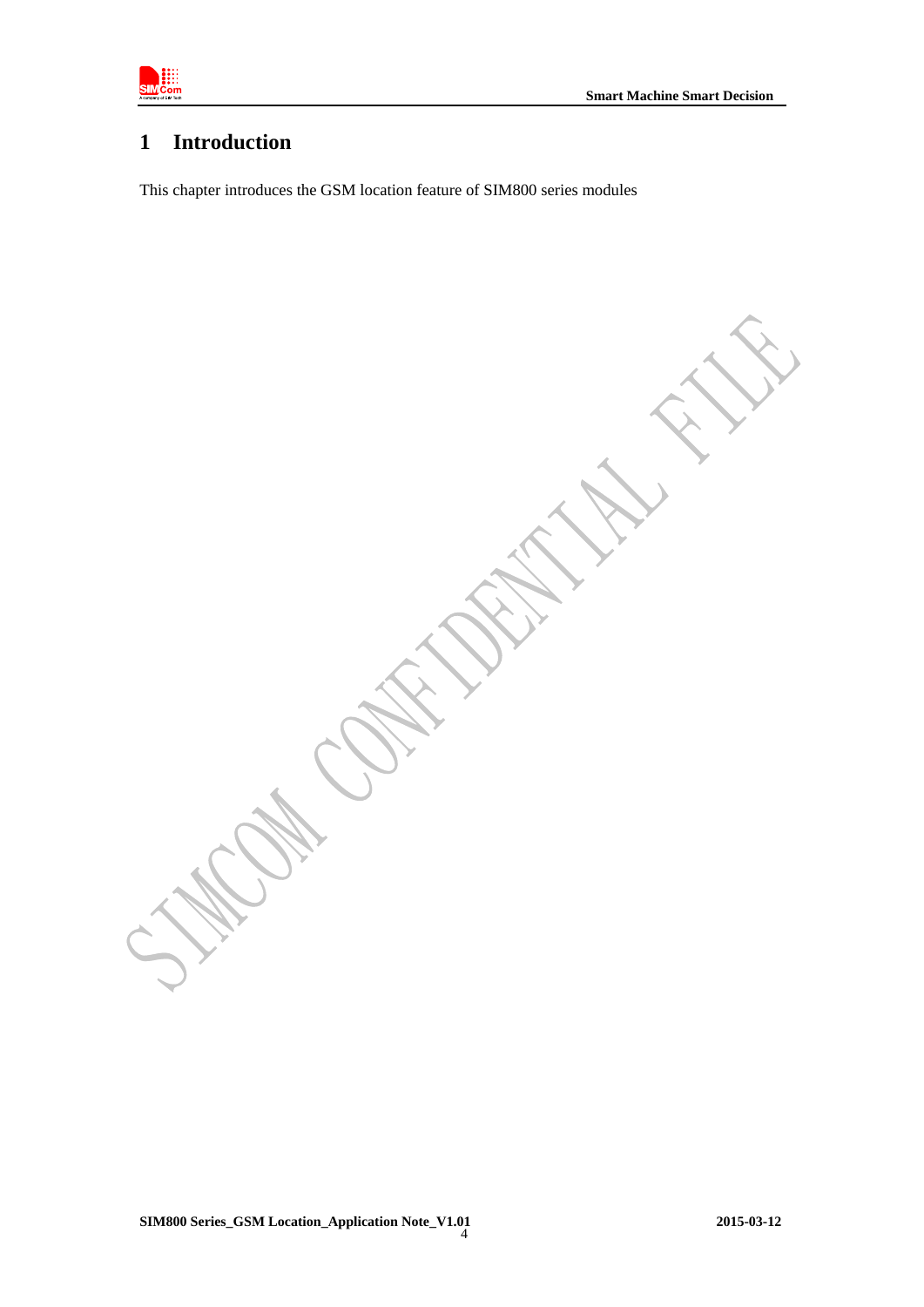

## **2 AT Commands**

#### **2.1 AT+CLBS**

| <b>AT+CLBS</b> Base station Location |                                                                                                                                  |  |  |
|--------------------------------------|----------------------------------------------------------------------------------------------------------------------------------|--|--|
| <b>Test Command</b>                  | Response                                                                                                                         |  |  |
| $AT+CLBS=?$                          | $+CLBS:$                                                                                                                         |  |  |
|                                      | $(1,3,4,9), (1-3), (-180.000000-180.000000), (-90.000000-90.000000), (0,1)$                                                      |  |  |
|                                      |                                                                                                                                  |  |  |
|                                      | OK                                                                                                                               |  |  |
|                                      | Parameters                                                                                                                       |  |  |
|                                      | See Write Command                                                                                                                |  |  |
| Write Command                        | Response                                                                                                                         |  |  |
| AT+CLBS= <type>,</type>              | OK                                                                                                                               |  |  |
|                                      | $\langle c \cdot id \rangle$ , [ $\langle$ longitude>, 1)type = 1, get longitude and latitude                                    |  |  |
|                                      | <latitude>],[<lon_ty +clbs:="" <locationcode="">[,<longitude>,<latitude>,<acc>]</acc></latitude></longitude></lon_ty></latitude> |  |  |
| $pe >$ ]]                            |                                                                                                                                  |  |  |
|                                      | OK                                                                                                                               |  |  |
|                                      | $2)$ type = 3,get access times                                                                                                   |  |  |
|                                      | $+CLBS:$                                                                                                                         |  |  |
|                                      | <locationcode>[,<times>]</times></locationcode>                                                                                  |  |  |
|                                      |                                                                                                                                  |  |  |
|                                      | OK                                                                                                                               |  |  |
|                                      | $3)$ type = 4,get longitude latitude and date time                                                                               |  |  |
|                                      | $+CLBS:$                                                                                                                         |  |  |
|                                      | <locationcode>[,<longitude>,<latitude>,<acc>,<date>,<time>]</time></date></acc></latitude></longitude></locationcode>            |  |  |
|                                      | OK                                                                                                                               |  |  |
|                                      | $4$ )type = 9, report positioning error                                                                                          |  |  |
|                                      | +CLBS: <locationcode></locationcode>                                                                                             |  |  |
|                                      |                                                                                                                                  |  |  |
|                                      | OK                                                                                                                               |  |  |
|                                      |                                                                                                                                  |  |  |
|                                      | If error is related to ME functionality:                                                                                         |  |  |
|                                      | +CME ERROR: <err></err>                                                                                                          |  |  |
|                                      |                                                                                                                                  |  |  |
|                                      | Parameters                                                                                                                       |  |  |
|                                      | <type></type>                                                                                                                    |  |  |
|                                      | use 3 cell's information<br>1                                                                                                    |  |  |
|                                      | get access times<br>3                                                                                                            |  |  |
|                                      | get longitude latitude and date time<br>$\overline{4}$                                                                           |  |  |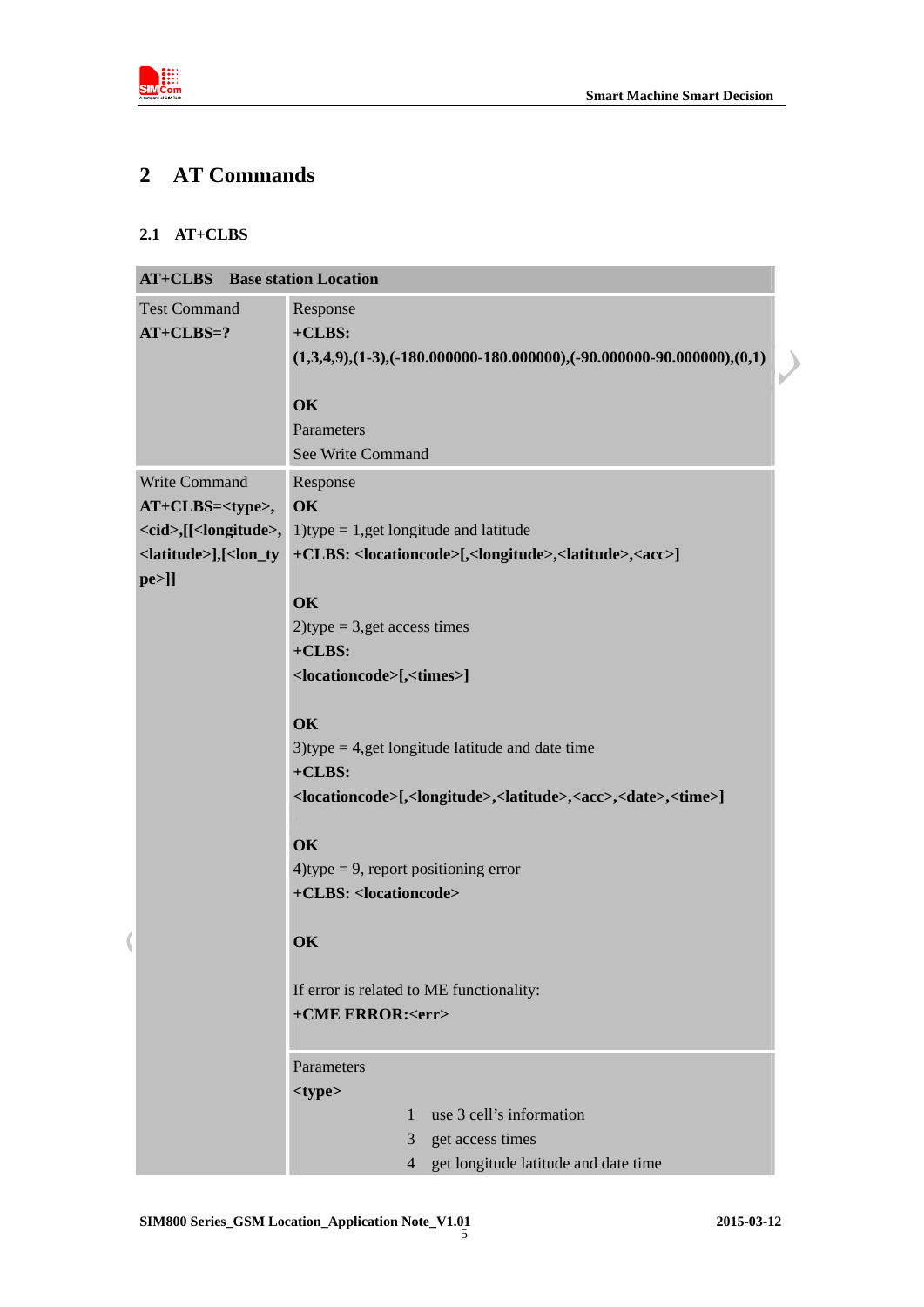

|           | report positioning error<br>9                                                  |  |
|-----------|--------------------------------------------------------------------------------|--|
|           | network parameters, refer to AT+SAPBR<br>$<$ cid $>$                           |  |
|           | <locationcode><br/><math>\overline{0}</math><br/><b>Success</b></locationcode> |  |
|           | If the operation failed, the location code is not 0, such as:                  |  |
|           | <b>Location Failed</b><br>1                                                    |  |
|           | Time Out<br>2                                                                  |  |
|           | <b>NET Error</b><br>3                                                          |  |
|           | <b>DNS</b> Error<br>$\overline{4}$                                             |  |
|           | Service Overdue<br>$5 -$                                                       |  |
|           | <b>Authenticate Failed</b><br>6                                                |  |
|           | <b>Other Error</b><br>7                                                        |  |
|           | Report LBS to server success<br>80                                             |  |
|           | 81<br>Report LBS to server parameter error                                     |  |
|           | Report LBS to server failed<br>82                                              |  |
|           | <longitude><br/>Current longitude in degrees</longitude>                       |  |
|           | $\langle$ latitude $\rangle$<br>Current latitude in degrees                    |  |
|           | Positioning accuracy<br>$<$ acc $>$                                            |  |
|           | $lon_type>$<br>The type of longitude and latitude                              |  |
|           | $\underline{0}$ WGS84, the default type                                        |  |
|           | GCJ02<br>$\mathbf{1}$                                                          |  |
|           | <times><br/>access service times</times>                                       |  |
|           | <date><br/>service date</date>                                                 |  |
|           | <time><br/>service time</time>                                                 |  |
| Reference | <b>Note</b>                                                                    |  |
|           | If customers feel that the positioning error is too large, <type></type>       |  |
|           | $=$ 9 can be used to report this information, we will improve this error by    |  |
|           | this information.                                                              |  |

#### **2.2 AT+CLBSCFG**  ╲

| <b>AT+CLBSCFG</b> Base station Location configure |                                            |  |
|---------------------------------------------------|--------------------------------------------|--|
| <b>Test Command</b>                               | Response                                   |  |
| $AT+CLBSCFG=?$                                    | +CLBSCFG: 0,(1-2),"ParamValue"             |  |
|                                                   |                                            |  |
| OK                                                |                                            |  |
|                                                   | Parameters                                 |  |
|                                                   | See Write Command                          |  |
| <b>Write Command</b>                              | Response                                   |  |
| $AT+CLBSCFG=<0$                                   | +CLBSCFG: 0, <para>,<value></value></para> |  |
| perate>, <para></para>                            |                                            |  |
|                                                   | OK                                         |  |
|                                                   |                                            |  |
|                                                   | If error is related to ME functionality:   |  |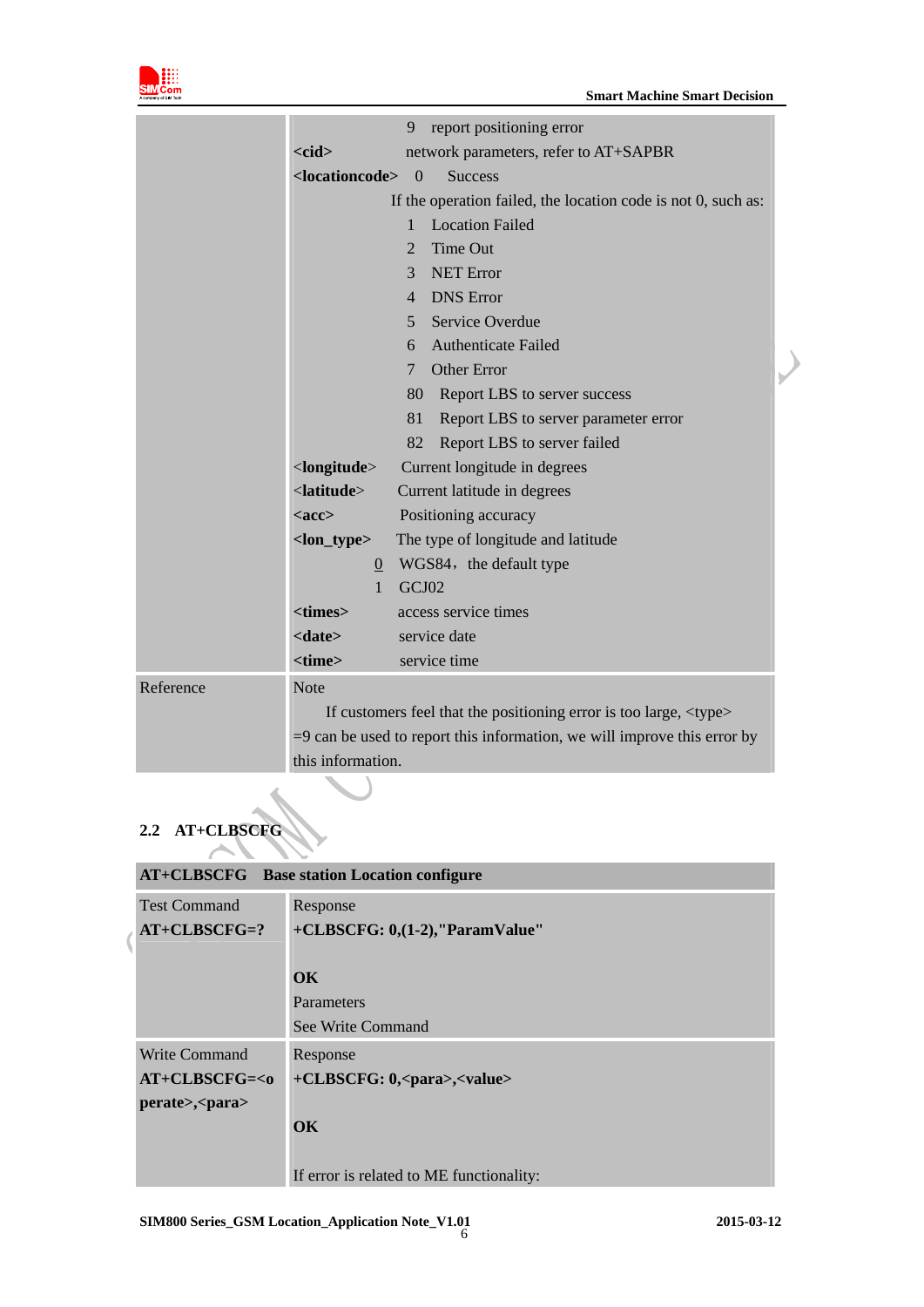

|           | +CME ERROR: <err></err>                                                                                                                                                                                                                                                                                          |
|-----------|------------------------------------------------------------------------------------------------------------------------------------------------------------------------------------------------------------------------------------------------------------------------------------------------------------------|
|           | Parameters<br>read operator<br><operate><br/><math>\boldsymbol{0}</math><br/>customer ID<br/><para><br/><math>\mathbf{1}</math><br/><math display="inline">\sqrt{2}</math><br/>times have used positioning command<br/>the value of parameter<br/><math>\langle</math>value<math>\rangle</math></para></operate> |
| Reference | Note                                                                                                                                                                                                                                                                                                             |
|           |                                                                                                                                                                                                                                                                                                                  |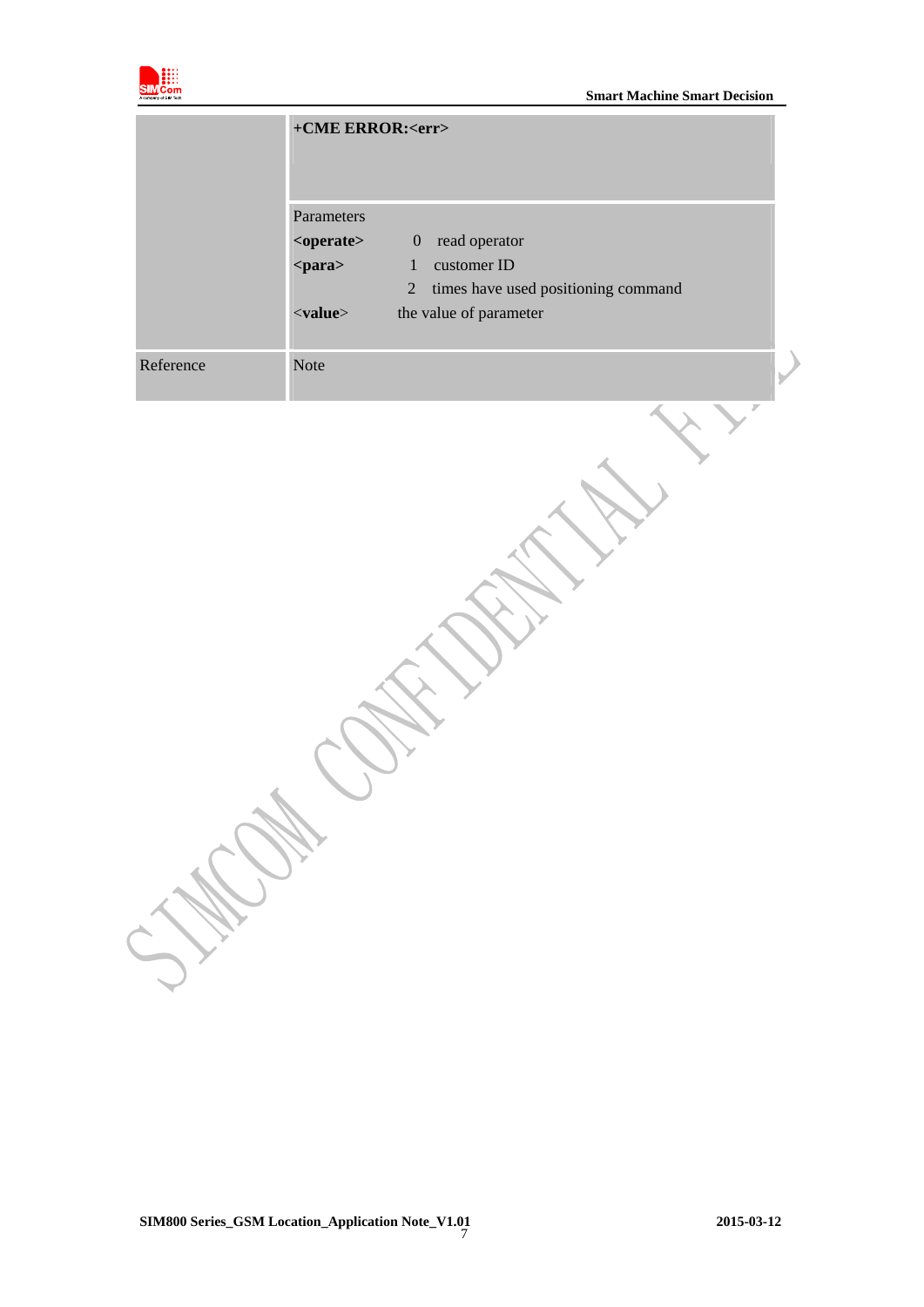

#### **3 Examples**

SIM800 GSM location module provides GSM location solution. The following is the examples for application.

In the "Grammar" columns of following tables, input of AT commands are in black, module return values are in blue.

## **3.1 Activate Bearer Profile Grammar Description**  AT+SAPBR=3,1,"Contype","GPRS" **OK** Set bearer parameter AT+SAPBR=3,1,"APN","CMNET" **OK** Set bearer context AT+SAPBR=1,1  $\overline{OK}$ Active bearer context AT+SAPBR=2,1 +SAPBR: 1,1,"10.89.193.1" **OK** Read bearer parameter **3.2 Get Location Grammar** Description **Description** AT+CLBSCFG=0,1 +CLBSCFG: 0,1,"CUSTES" **OK** Get customer ID AT+CLBSCFG=0,2 +CLBSCFG: 0,2,0 **OK** Get Times have used positioning command AT+CLBS=1,1 +CLBS: 0,121.359505,31.217055,637 **OK** Get current longitude , latitude and Precision

Get access times

 $AT+CLBS=3,1$ +CLBS: 0,1280

**OK**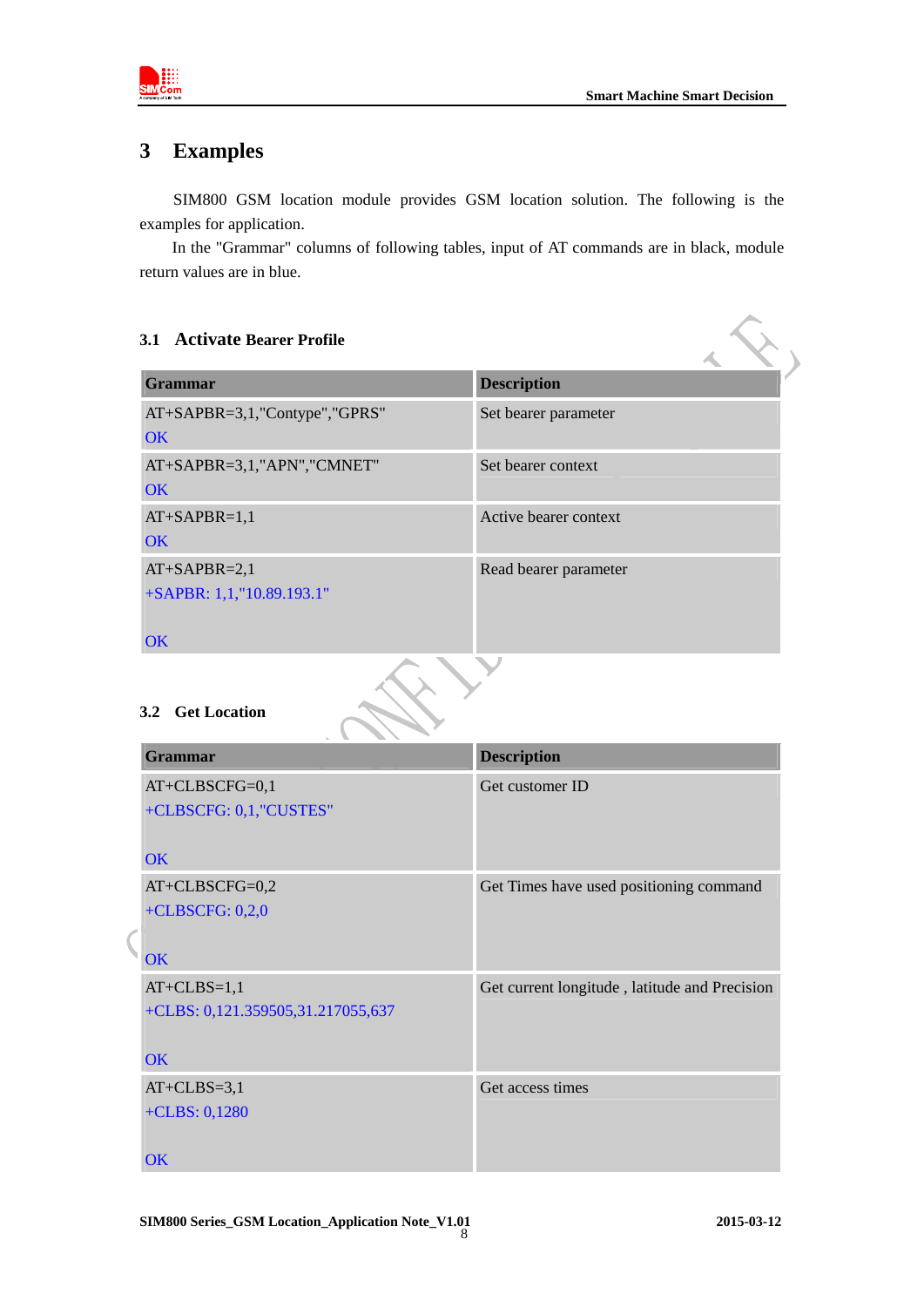

| $AT+CLBS=4,1$                                | Get current longitude, latitude, Precision |
|----------------------------------------------|--------------------------------------------|
| $+CLBS:$                                     | and date time                              |
| 0,121.359505,31.217055,637,14/11/03,10:09:00 |                                            |
|                                              |                                            |
| <b>OK</b>                                    |                                            |

#### **3.3 Report Really Location**

| <b>Grammar</b>                     | <b>Description</b>                          |  |
|------------------------------------|---------------------------------------------|--|
| $AT+CLBS=9,1$                      | If the position info is error, customer can |  |
| $+CLBS: 80$                        | use this command to report. Report cell     |  |
|                                    | information of positioning error to server  |  |
| <b>OK</b>                          |                                             |  |
| AT+CLBS=9,1,121.360046,31.218135,0 | Report cell information of positioning and  |  |
| $+CLBS: 80$                        | really longitude and latitude to server     |  |
|                                    |                                             |  |
| $\overline{\text{OK}}$             |                                             |  |

#### **3.4 Deactivate Bearer Profile**

| Grammar        | <b>Description</b>        |  |  |
|----------------|---------------------------|--|--|
| $AT+SAPBR=0,1$ | Deactivate bearer context |  |  |
| OK             |                           |  |  |
|                |                           |  |  |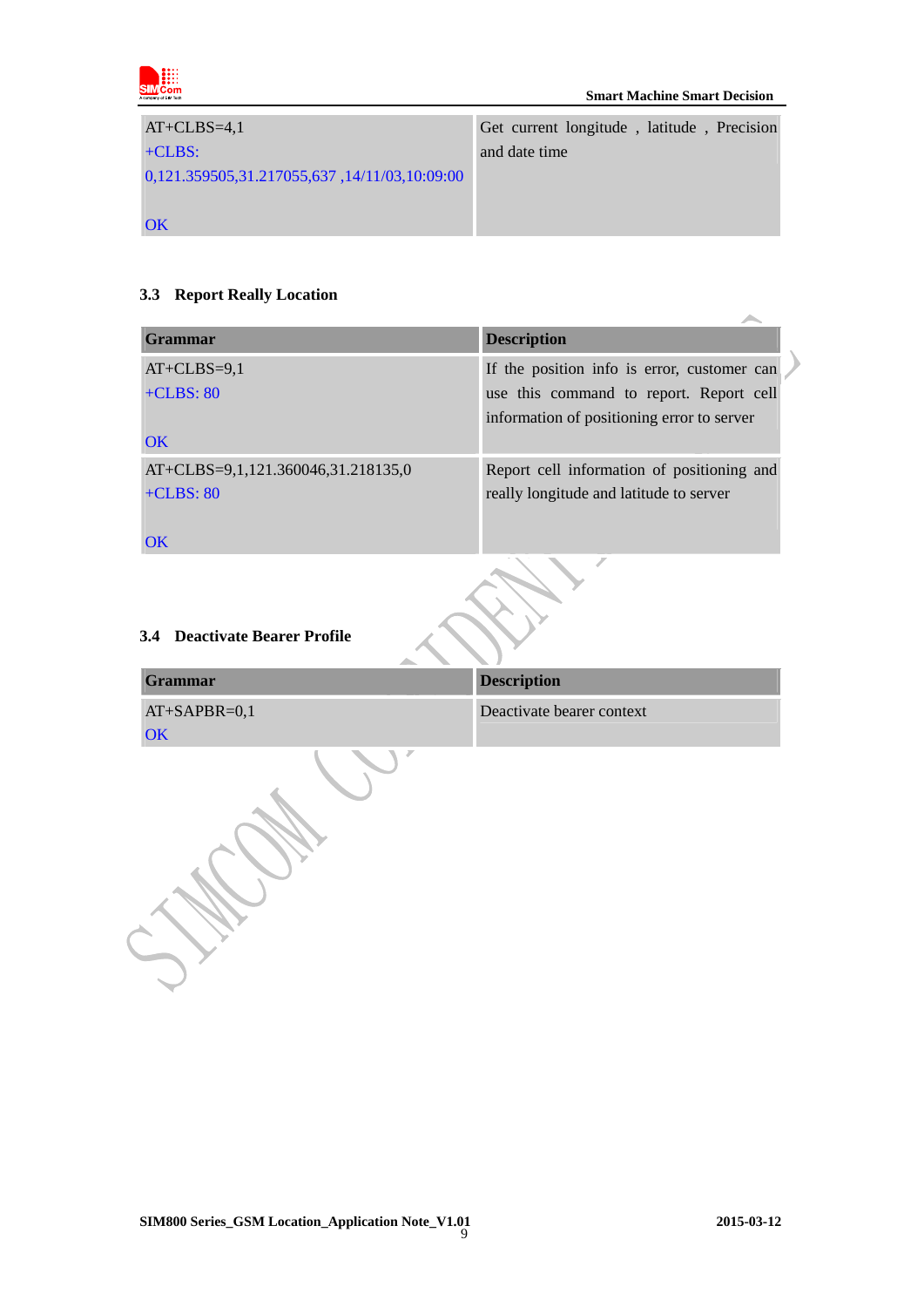

## **Appendix**

### **A Related Documents**

| SN               | Document name                   | Remark |
|------------------|---------------------------------|--------|
| $\left[1\right]$ | SIM800 Series AT Command Manual |        |
|                  |                                 |        |
|                  |                                 |        |